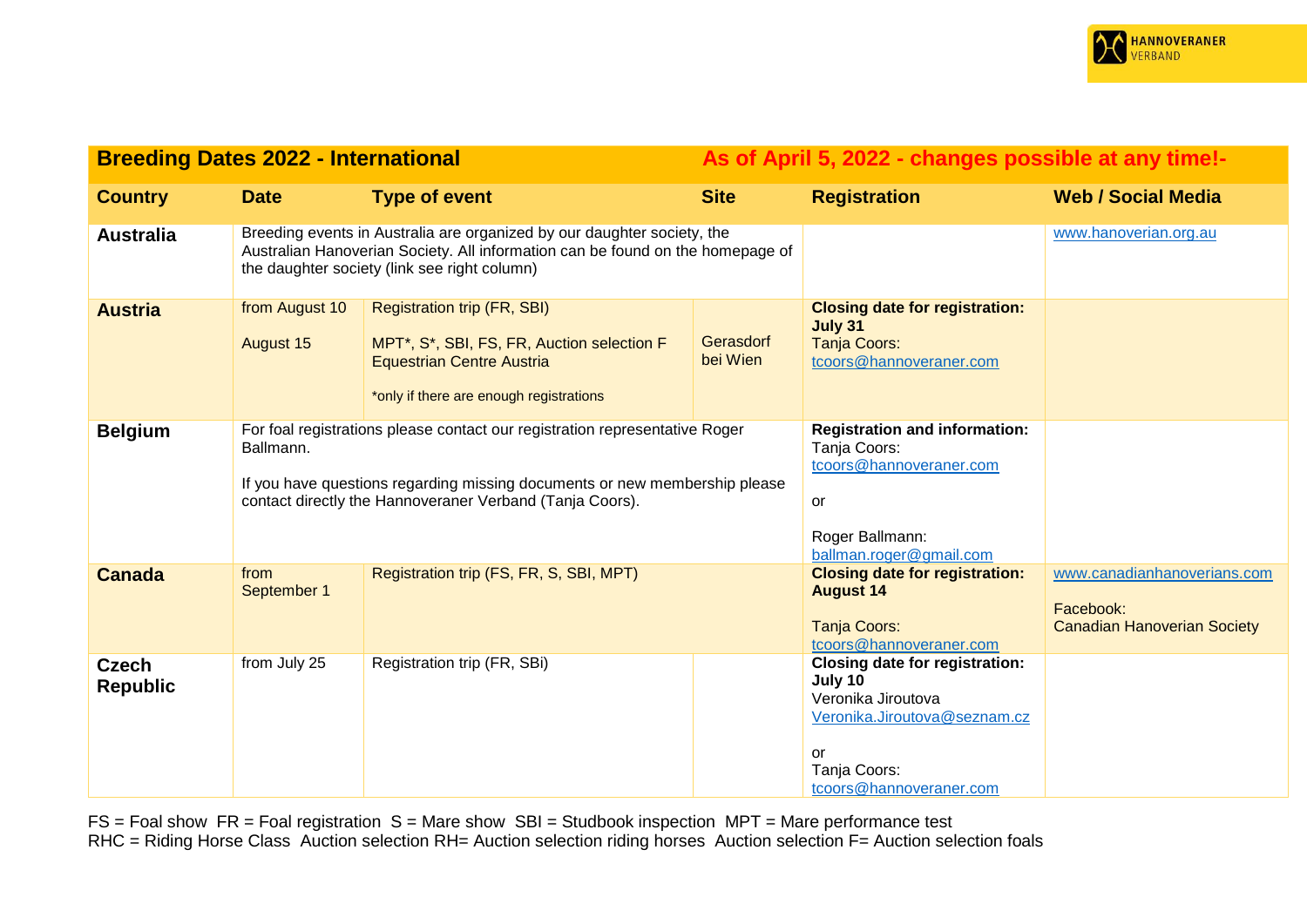| <b>Country</b>                                 | <b>Date</b>                                                                                                                                                                                                      | <b>Type of event</b>                                                                                                  | <b>Site</b>        | <b>Registration</b>                                                                                                                                                                                                                                       | <b>Web / Social Media</b>                                                                                    |
|------------------------------------------------|------------------------------------------------------------------------------------------------------------------------------------------------------------------------------------------------------------------|-----------------------------------------------------------------------------------------------------------------------|--------------------|-----------------------------------------------------------------------------------------------------------------------------------------------------------------------------------------------------------------------------------------------------------|--------------------------------------------------------------------------------------------------------------|
| <b>Denmark</b>                                 | June 17<br>June 18<br>From August 27                                                                                                                                                                             | MPT, S, SBI, FR, Auction selection RH + F<br>MPT, S, SBI, FR, Auction selection RH + F<br>Registration trip (FR, SBI) | Grindsted<br>Lynge | <b>Closing date for registration:</b><br><b>May 29</b><br><b>Registration and information:</b><br>http://hannoveranerdanmark.dk/<br>kaaring2022/<br><b>Closing date for the</b><br>registration trip: August 14<br>Tanja Coors<br>tcoors@hannoveraner.com |                                                                                                              |
| <b>Finland</b>                                 | <b>September</b><br>$25 - 26$                                                                                                                                                                                    | <b>European Breeding Event Finland (EBEF)</b><br>MPT, S, SBI, FS, FR, RHC                                             | Ypäjä              | <b>Closing date for registration:</b><br><b>September 18</b><br>Pia Karhu:<br>karhulandia@hotmail.com<br><b>or</b><br><b>Tanja Coors:</b><br>tcoors@hannoveraner.com                                                                                      | www.hannoveraner.fi                                                                                          |
| <b>France</b><br>(combined with<br>Luxembourg) | from July 11                                                                                                                                                                                                     | Registration trip (FR, SBI)                                                                                           |                    | <b>Closing date for registration:</b><br>June 26<br><b>Edouard Dewez</b><br>edewez59@orange.fr<br>or<br>Tanja Coors:<br>tcoors@hannoveraner.com                                                                                                           | www.cheval-hanovrien.fr<br>Facebook:<br>Hannoveraner Team France                                             |
| <b>Great Britain</b>                           | Breeding events in Great Britain are organized by our daughter society, the<br>British Hanoverian Horse Society. All information can be found on the<br>homepage of the daughter society (link see right column) |                                                                                                                       |                    |                                                                                                                                                                                                                                                           | Daughter Society:<br>www.hanoverian-gb.org.uk<br>Facebook:<br>The British Hanoverian Horse<br><b>Society</b> |

FS = Foal show FR = Foal registration S = Mare show SBI = Studbook inspection MPT = Mare performance test RHC = Riding Horse Class Auction selection RH= Auction selection riding horses Auction selection F= Auction selection foals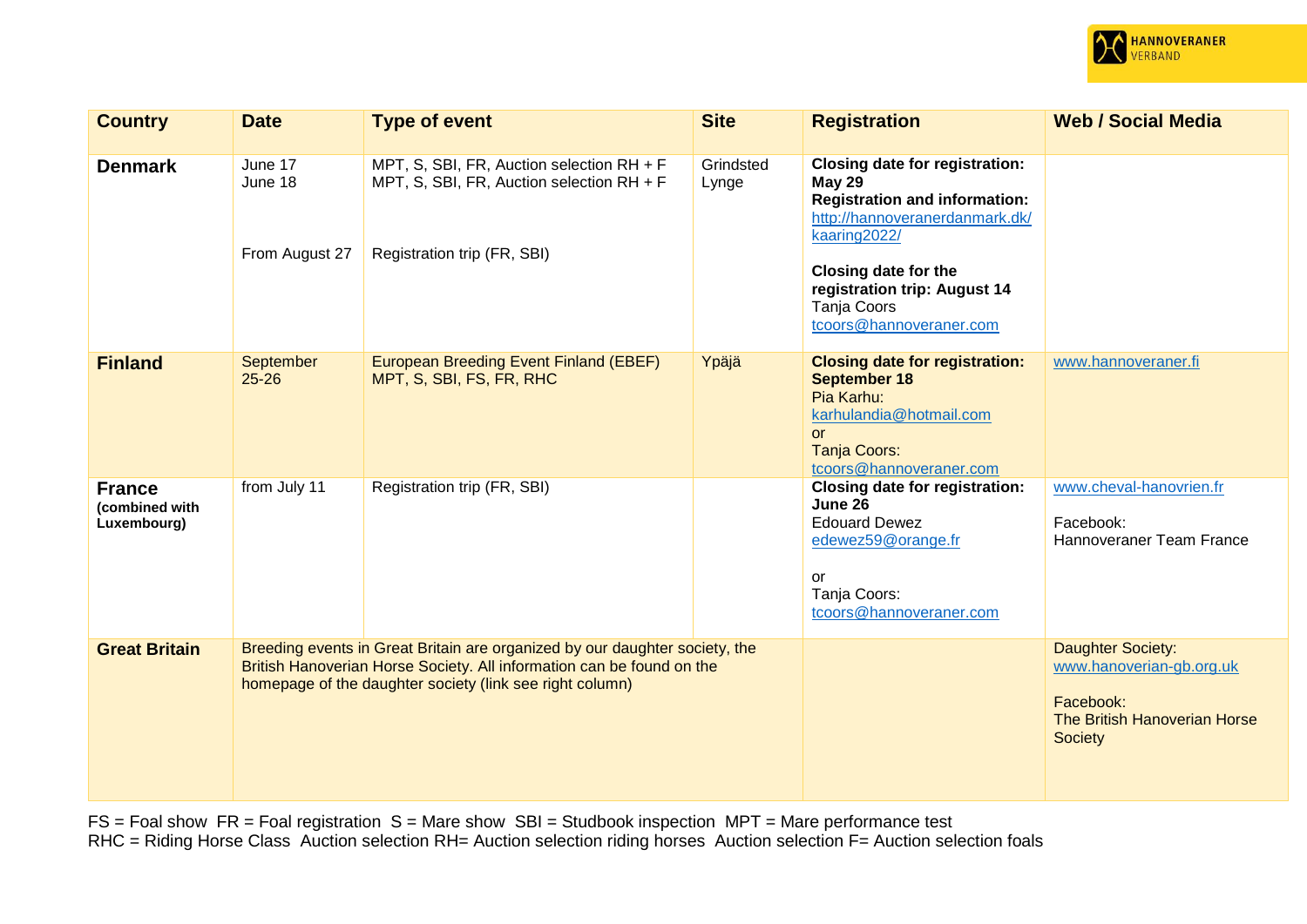| <b>Country</b>                                 | <b>Date</b>                                                                                                                                                                                                         | <b>Type of event</b>                                                                                                               | <b>Site</b> | <b>Registration</b>                                                                                                                            | <b>Web / Social Media</b> |
|------------------------------------------------|---------------------------------------------------------------------------------------------------------------------------------------------------------------------------------------------------------------------|------------------------------------------------------------------------------------------------------------------------------------|-------------|------------------------------------------------------------------------------------------------------------------------------------------------|---------------------------|
| <b>Hungary</b>                                 |                                                                                                                                                                                                                     | <b>Please contact Tanja Coors for the</b><br>registration of your foals!                                                           |             | <b>Registration and information:</b><br><b>Tanja Coors:</b><br>tcoors@hannoveraner.com                                                         |                           |
| <b>Italy</b><br>(combined with<br>Switzerland) | date to be<br>announced                                                                                                                                                                                             | Registration trip (FR, SBI)                                                                                                        |             | <b>Closing date for registration:</b><br>Birgit Schröppel:<br>birgitschroeppel@yahoo.com                                                       |                           |
| <b>Luxembourg</b><br>(combined with<br>France) | from July 11                                                                                                                                                                                                        | <b>Registration trip (FR, SBI)</b>                                                                                                 |             | <b>Closing date for registration:</b><br>June 26<br><b>Tanja Coors:</b><br>tcoors@hannoveraner.com                                             |                           |
| <b>Netherlands</b>                             | from July 25                                                                                                                                                                                                        | Registration trip (FR, SBI)                                                                                                        |             | <b>Closing date for registration:</b><br>July 10<br>Tanja Coors:<br>tcoors@hannoveraner.com                                                    |                           |
| <b>New Zealand</b>                             | Breeding events in New Zealand are organised by our daughter association, the<br>New Zealand Hanoverian Society. All information can be found on the<br>homepage of the daughter society (link in the right column) |                                                                                                                                    |             |                                                                                                                                                | www.nzhanoverian.com      |
| <b>Poland</b>                                  | from July 17<br>July 16                                                                                                                                                                                             | Registration trip (FR, SBI)<br>MPT*, S, SBI, FR, Auction selection F<br>Stadnina Kunowo<br>*only if there are enough registrations | Kunowo      | <b>Closing date for registration:</b><br>July 3<br>Tanja Coors:<br>tcoors@hannoveraner.com<br>or<br>Piotr Kuczynski:<br>pkuczynski@hanowery.pl | www.hanowery.pl           |

FS = Foal show FR = Foal registration S = Mare show SBI = Studbook inspection MPT = Mare performance test RHC = Riding Horse Class Auction selection RH= Auction selection riding horses Auction selection F= Auction selection foals